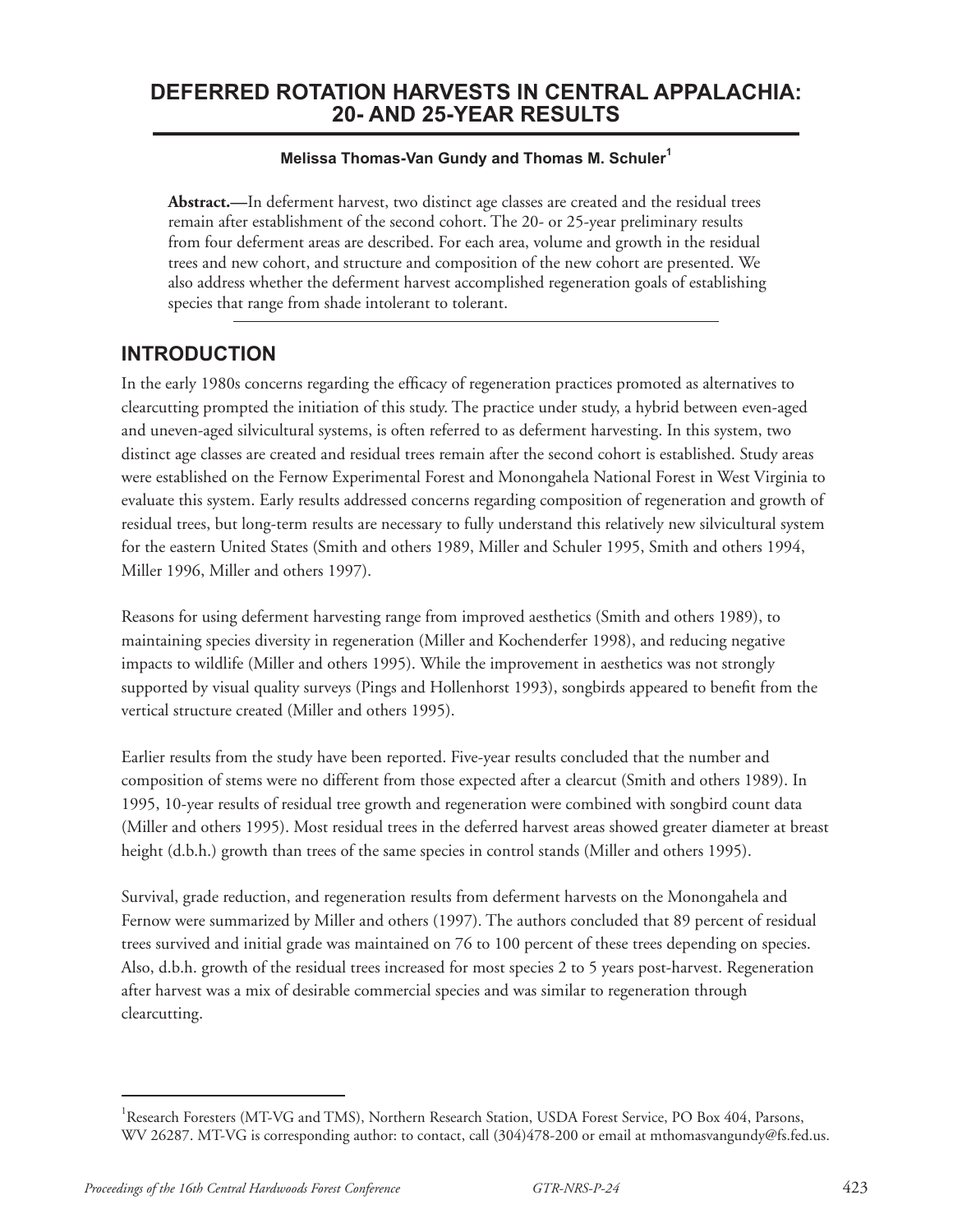Twenty-year post-harvest regeneration inventories showed that residual trees influenced growth and composition of regeneration in their immediate vicinity (Miller and others 2004, Miller and others 2006). Basal area of the regeneration increased with increasing distance from the reserve trees; basal area of shadeintolerant species more than doubled along the gradient.

# **OBJECTIVES**

It has been 20 to 25 years since the creation of the deferment harvesting study on the Fernow and Monongahela. Reported here are the preliminary 20- or 25-year results from four of the six original areas. For each study area, two main topics are presented: volume in the residual trees and new cohort, and structure and composition of the new cohort.

# **STUDY AREAS**

Study areas are on the Fernow Experimental Forest and the Monongahela National Forest in northcentral West Virginia on the Allegheny Plateau province. Stands were unmanaged second-growth of mixed hardwoods before harvest with northern red oak (*Quercus rubra* L.) site indices ranging from 70 to 80 (base age 50). Age of initial stands was between 75 and 80 years at harvest. On all areas, annual average precipitation is about 59 inches and is distributed throughout the year. Average soil depth exceeds 3 feet (Miller and others 2004).

Results are reported for the Fish Trough, Shavers Fork, Riffle Creek, and Red House study areas. For Fish Trough and Shavers Fork, results reported here are 25 years after harvest; for Riffle Creek and Red House, results are 20 years post-harvest.

The Fish Trough area includes two sub-compartments (5.8 acres and 7.3 acres) established in 1981 on the Fernow Experimental Forest. The sub-compartments have similar site indices (80 for northern red oak), but differ in aspect. The sub-compartments were combined for reporting following an earlier assessment of no meaningful differences between the two areas. Harvest took place in the fall/winter of 1980-1981. Yellow-poplar (*Lirodendron tulipifera* L.) was the main species chosen for residual trees.

The Shavers Fork study area is 10.2 acres on the Monongahela with a northern red oak site index of 80. Yellow-poplar made up the majority of the residual trees. The area was harvested from May to August 1981.

The Riffle Creek study area was established in 1979 on the Monongahela and is approximately 14.8 acres with a northern red oak site index of 70. The area was logged during the spring of 1981. Red and white (*Q. alba* L.) oaks were favored as leave trees.

Established in 1985, the Red House study area is 8.9 acres on the Monongahela with a northern red oak site index of 80. Logging was completed in March 1985. Yellow-poplar, northern red oak, and black cherry (*Prunus serotina* Ehrh.) were featured leave trees. The dense striped maple (*Acer pennsylvanicum* L.) understory on about half (4.5 acres) of the study area was treated with herbicide before logging.

# **METHODS**

Data collection methods for these study sites were reported earlier (Smith and others 1989, Miller and Schuler 1995). All study sites included the same data collection methods for regeneration, growth plots, and deferment trees.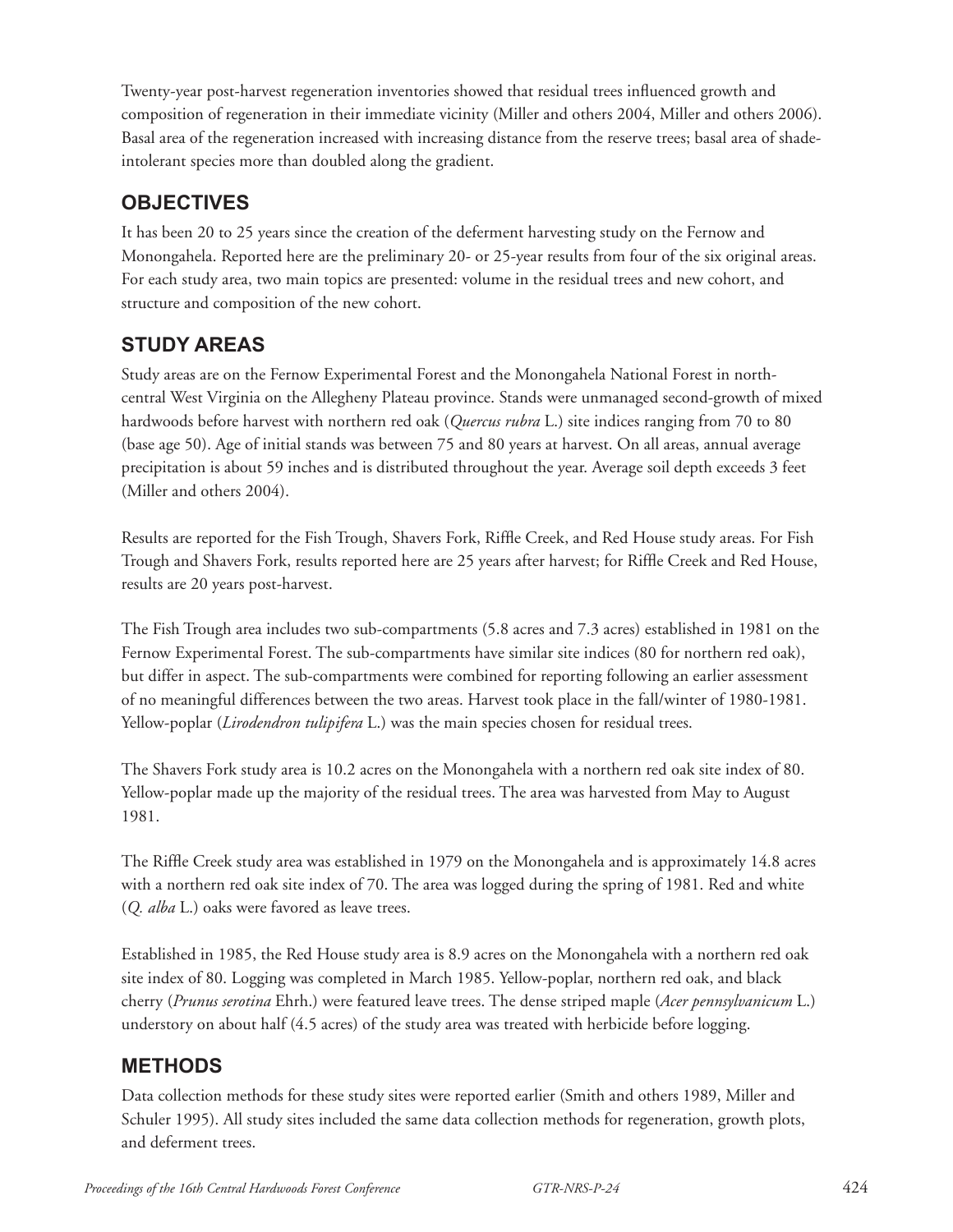Permanent regeneration plots were established on a 1 by 1, 1 by 2, or 1.5 by 1.5 chain grid in all areas to serve as plot centers for both small (<1.0 inch d.b.h.) and large (1.0 to 4.9 inches d.b.h.) regeneration; numbers of plots per study area vary from 47 to 60. All large woody stems, 1.0 to 4.9 inches d.b.h. were measured on 0.01-acre plots. Trees larger than 4.9 inches d.b.h. were recorded in large regeneration plots if they occurred in the area before the reestablishment of overstory growth plots. Our regeneration results include only stems 1.0 inch d.b.h. and larger. These regeneration surveys are used to describe stand composition and structure both before and after harvest.

Four 0.5-acre overstory growth plots were established in each study area with permanent center points before harvest and then again 20 years after harvesting. All trees 1.0 inch d.b.h. and greater were measured to the nearest 0.1 inch. These growth plots were used to describe vegetation both before and after harvest. On all study sites, all trees 1.0 inch d.b.h. and larger (except for the deferment trees) were cut during logging and site preparation.

Volume estimations were calculated from either growth plots or deferment trees alone. Cubic-feet volume was calculated for trees 5.0 inches d.b.h. and greater to a 4.0-inch top. Board-foot volume (International ¼ inch rule) was calculated for trees 11.0 inches d.b.h. and greater to an 8.0-inch top. Local volume Tables were used for both estimates.

Prelogging data for each residual tree consisted of: species, d.b.h., crown class, butt log grade, total height, crown width, clear bole length, merchantable height, epicormics by 8-foot sections, and general remarks. We do not address crown, bole, or grade characteristics in this paper. All deferment trees were permanently identified.

In this preliminary analysis, we examined diameter growth by site using standard analysis of variance procedures. We also used the Tukey-Kramer adjustment, which controls the experiment-wise error rate, for means comparison when statistical differences were identified ( $\alpha$  = 0.05 for all tests). Further analysis is planned to test for differences in species, species•site and species•time interactions.

## **RESULTS**

### **Volume Growth—Residuals and Ingrowth**

There were 174 residual trees, about 13 per acre (Table 1) at the Fish Trough site following harvesting. At age 25, 161 deferment trees remained, about 12 per acre. Net change (based on growth plot data) from year 1 to year 25 is an increase in total cubic foot volume of 1,580 and an increase of 4,549 board feet per acre (Fig. 1). Annual volume growth was approximately 182 board feet per acre or 63 cubic feet per acre. Stand volume was 21,787 board feet per acre before harvest; at age 25, stand volume has recovered to about 45 percent of the initial volume. Cubic-foot volume has grown to approximately 64 percent of the initial stand volume.

In the Shavers Fork study area, a total of 134 deferment trees (about 13 per acre) were selected (Table 1). The board-foot volume per acre for the deferment trees averaged 3,833 per acre and cubic-foot volume averaged 558 per acre immediately after harvest (based on measurements of residual trees). Net change (from growth plot data) from year 1 to year 25 is an increase of 1,675 cubic feet per acre and 4,687 board feet per acre (Fig. 1). Stand volume was about 14,483 board feet per acre before harvest. Board-foot volume at age 25 is about 58 percent of the preharvest average per acre. Cubic-foot volume has grown to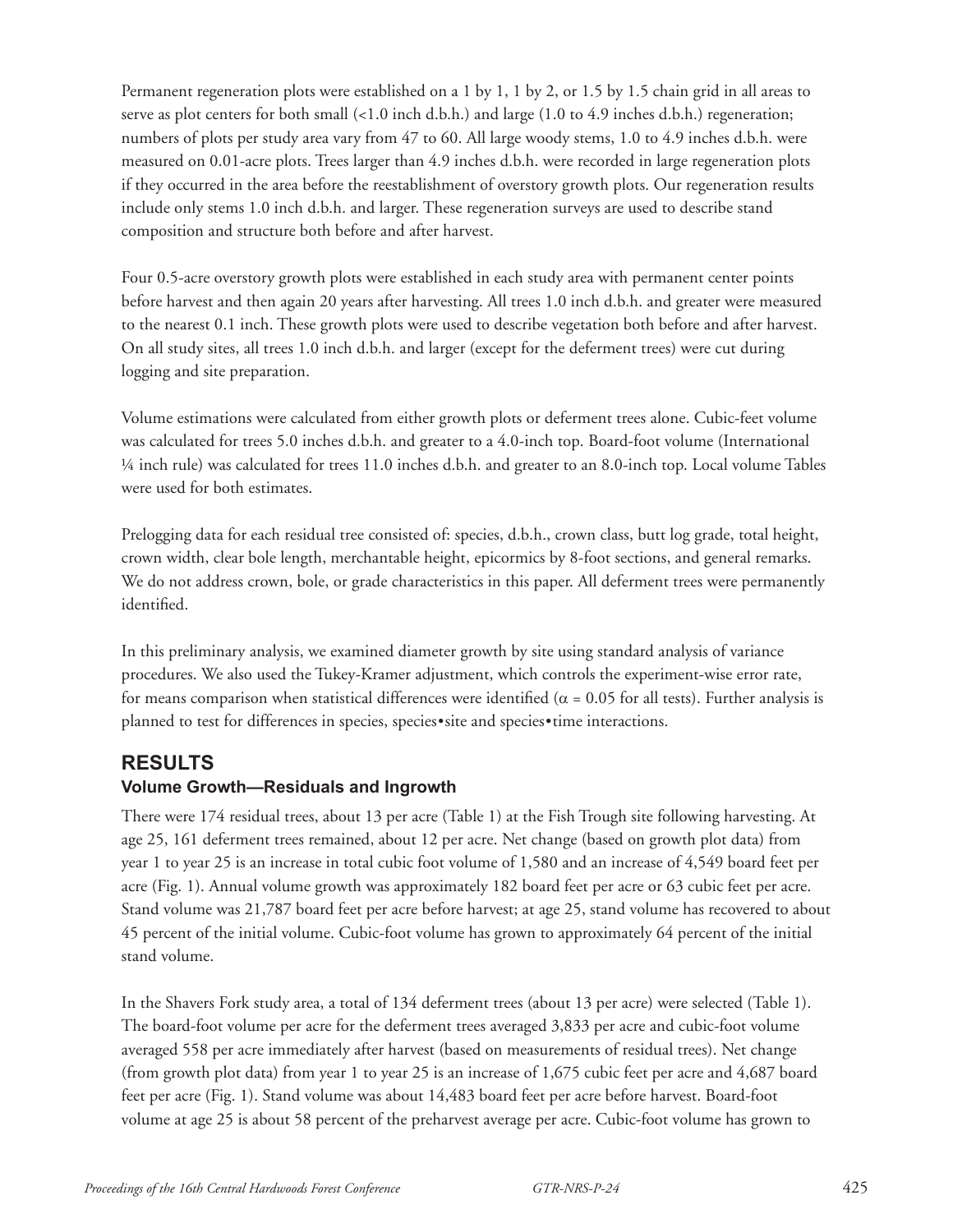|                                 |              | Trees per acre |           |                     | Volume/acre<br>$(5" d.b.h. +)$ | Basal area<br>(tf <sup>2</sup> /acre) |        |       |  |  |
|---------------------------------|--------------|----------------|-----------|---------------------|--------------------------------|---------------------------------------|--------|-------|--|--|
| Year                            | $5.0 - 10.9$ | $11"+$         | Total     | Cubic ft.           | Board ft                       | $5.0 - 10.9$                          | $11"+$ | Total |  |  |
| Fish Trough                     |              |                |           |                     |                                |                                       |        |       |  |  |
| Preharvest                      | 53           | 78             | 131       | 3,603               | 21,787                         | 18.0                                  | 119.0  | 137.0 |  |  |
| Preharvest<br>(deferment trees) | 0            | 13             | 13        | 667                 | 4,786                          | 0.0                                   | 24.0   | 24.0  |  |  |
| 1981 - year 1                   | $\mathbf 0$  | 15             | 15        | 722                 | 5,290                          | 0.0                                   | 26.0   | 26.0  |  |  |
| 2007 - year 25                  | 174          | 20             | 194       | 2,302               | 9,838                          | 46.0                                  | 52.0   | 98.0  |  |  |
|                                 |              |                |           | <b>Shavers Fork</b> |                                |                                       |        |       |  |  |
| Preharvest                      | 91           | 60             | 151       | 2,698               | 14,483                         | 27.0                                  | 82.0   | 109.0 |  |  |
| Preharvest<br>(deferment trees) | 0            | 13             | 13        | 558                 | 3,833                          | 0.0                                   | 20.0   | 20.0  |  |  |
| 1982 - year 1                   | $\mathbf 0$  | 11             | 11        | 506                 | 3,696                          | 0.0                                   | 18.0   | 18.0  |  |  |
| 2007 - year 25                  | 172          | 13             | 184       | 2,182               | 8,383                          | 49.0                                  | 44.0   | 93.0  |  |  |
|                                 |              |                |           | <b>Riffle Creek</b> |                                |                                       |        |       |  |  |
| Preharvest                      | 98           | 72             | 170       | 3,357               | 15,245                         | 34.0                                  | 100.0  | 134.0 |  |  |
| Preharvest<br>deferment trees   | 1            | 11             | 12        | 478                 | 2,612                          | 0.7                                   | 16.7   | 17.4  |  |  |
| 1980 - year 1                   | 1            | 11             | 13        | 537                 | 2,999                          | 0.6                                   | 19.0   | 20.0  |  |  |
| 2004 - year 20                  | 85           | 13             | 98        | 1,528               | 6,709                          | 19.0                                  | 42.0   | 61.0  |  |  |
|                                 |              |                | Red House |                     |                                |                                       |        |       |  |  |
| Preharvest                      | 70           | 128            | 198       | 4,833               | 28,218                         | 25.0                                  | 162.0  | 197.0 |  |  |
| Preharvest<br>deferment trees   | $\mathbf 0$  | 19             | 20        | 830                 | 5,802                          | 0.0                                   | 30.0   | 30.5  |  |  |
| 1985 - year 1                   | 1            | 19             | 19        | 734                 | 5,104                          | 0.0                                   | 27.0   | 27.0  |  |  |
| 2004 - year 20                  | 165          | 19             | 183       | 1,925               | 9,257                          | 36.0                                  | 46.5   | 83.0  |  |  |

**Table 1.—Summarized stand data for pre-treatment and most recent surveys. Preharvest and post-harvest data come from the 0.5-acre growth plots; preharvest data for the deferment trees alone come from individual tree measurements of all deferment trees.**

approximately 81 percent of the initial stand volume. Annual growth is approximately 187 board feet per acre or 67 cubic feet per acre.

For the Riffle Creek study area, leave trees averaged about 13 trees per acre (Table 1). Board-foot volume of the deferment trees averaged 2,612 per acre; cubic-foot volume averaged 478 cubic feet per acre. After logging, 184 trees were left on the study site. From year 1 to year 20, net growth (based on growth plot data) was 991 cubic feet of volume per acre and 3,710 board feet of volume per acre (Fig. 1). Annual growth was 161 board feet per acre and 43 cubic feet per acre. Board-foot volume at age 23 was about 44 percent of the pre-harvest total while cubic-foot volume was about 46 percent of total.

In the Red House study area, 174 deferment trees were chosen (about 20 per acre) and six were lost in logging, leaving about 19 per acre (Table 1). Volume in deferment trees averaged 5,547 board feet per acre in 1985 immediately post-logging. Net change from year 1 to year 20 was the addition of 1,191 cubic feet per acre and 4,153 board feet per acre. Annual board-foot volume growth was approximately 208 per acre and cubic foot volume growth was about 60 per acre (Fig. 1). Board-foot volume at age 20 is about 33 percent of the preharvest volume while cubic-foot volume is about 40 percent of the preharvest amount.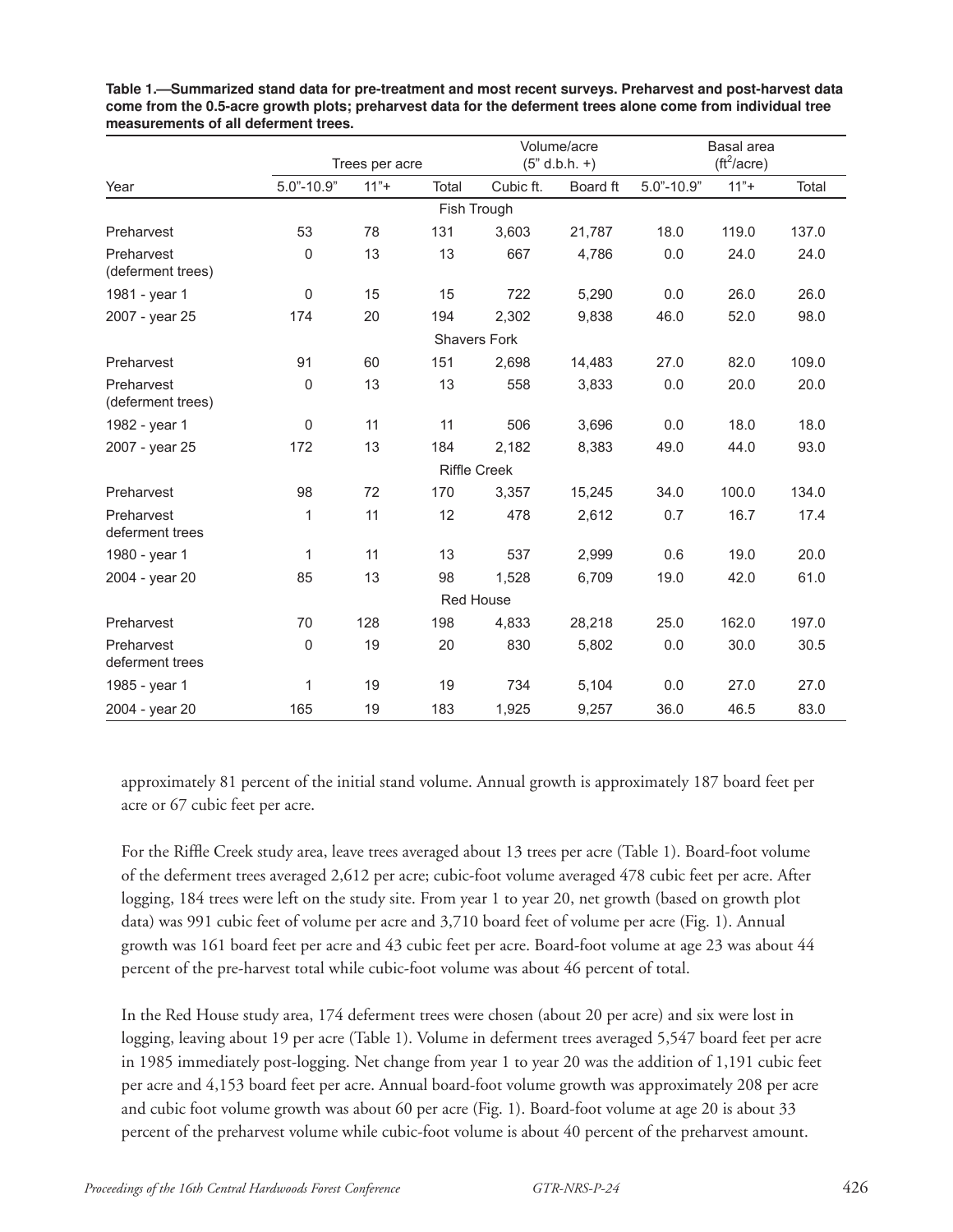

Figure 1.—Volume for each study area from post-logging to present; a) board foot volume from growth plots; b) cubic-foot volume from growth plots; c) board-foot volume from residual trees only; d) cubic-foot volume from residual trees only.

For the Fish Trough, Riffle Creek, and Red House areas cubic foot volume exhibits a distinct increase between 15 and 20 years post-harvest (Fig. 1). This increase marks the ingrowth of the new cohort from less than 5 inches d.b.h. to the pole-sized class. Similar ingrowth probably occurred around the same time on the Shavers Fork study area, but 15-year growth plot data are not available.

#### **Diameter Growth of Residuals**

Analysis of variance results indicated the diameter growth of residual trees differed by site for all measurement periods (P <0.05 in each case). Shavers Fork consistently exhibited greater growth throughout the past two decades and was significantly different from the other three locations (Table 2), averaging more than 4 inches of d.b.h. growth per decade with all species combined. For the other locations, differences by site declined over time. Five years after treatment, each site exhibited a unique response in terms of diameter growth. However, after 20 years, only the Shavers Fork location was statistically discernable. Diameter growth ranged from 3.5 to 3.2 inches per decade after 20 years at Fish Trough, Riffle Creek, and Red House (Table 2). Diameter growth for central Appalachian species in unmanaged stands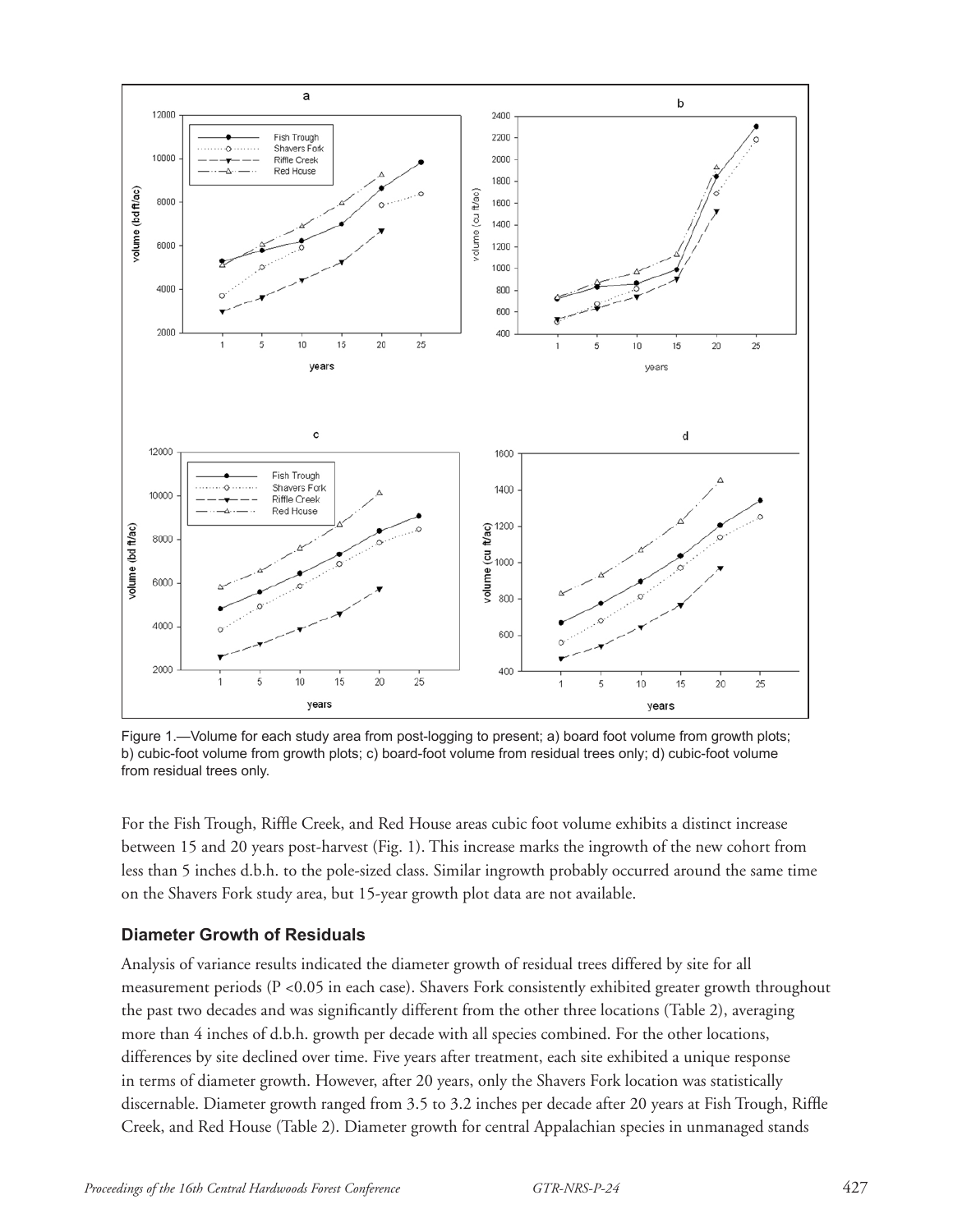**Table 2.—Average annual diameter growth rates (inches/year) of deferment trees by site and measurement period. The Tukey-Kramer adjustment for means comparison was used to identify differences by site (α = 0.05) within 5-year measurement periods (mean differences indicated by lowercase letters).**

| Site                | 5 Years           | 10 years          | 15 years          | 20 years          | 25 years          |
|---------------------|-------------------|-------------------|-------------------|-------------------|-------------------|
| <b>Shavers Fork</b> | 0.51a             | 0.43a             | 0.41a             | 0.42a             | 0.37a             |
| Fish Trough         | 0.35 <sub>b</sub> | 0.34 <sub>b</sub> | 0.33 <sub>b</sub> | 0.35 <sub>b</sub> | 0.33 <sub>b</sub> |
| <b>Riffle Creek</b> | 0.29c             | 0.31c             | 0.32 <sub>b</sub> | 0.32 <sub>b</sub> |                   |
| <b>Red House</b>    | 0.24d             | 0.30c             | 0.30c             | 0.32 <sub>b</sub> |                   |
| Combined            | 0.34              | 0.33              | 0.33              | 0.35              |                   |

**Table 3.—Average annual diameter growth rates (inches/year) of deferment trees by location for selected species. Shavers Fork, Red House, and Riffle Creek were combined due to similarities in growth rates.**

| <b>Species</b>      | 5 Years             | 10 years                                 | 15 years | 20 years | 25 years |  |  |  |  |
|---------------------|---------------------|------------------------------------------|----------|----------|----------|--|--|--|--|
|                     |                     | Fish Trough, Red House, and Riffle Creek |          |          |          |  |  |  |  |
| White oak           | 0.26                | 0.28                                     | 0.28     | 0.28     | --       |  |  |  |  |
| Northern red oak    | 0.32                | 0.37                                     | 0.39     | 0.41     | 0.47     |  |  |  |  |
| Yellow-poplar       | 0.31                | 0.32                                     | 0.31     | 0.33     | 0.33     |  |  |  |  |
| <b>Black cherry</b> | 0.21                | 0.21                                     | 0.21     | 0.22     | 0.24     |  |  |  |  |
| Sugar maple         | 0.32                | 0.31                                     | 0.31     | 0.32     | 0.26     |  |  |  |  |
|                     | <b>Shavers Fork</b> |                                          |          |          |          |  |  |  |  |
| White oak           | 0.47                | 0.44                                     | 0.44     | 0.43     | 0.38     |  |  |  |  |
| Northern red oak    | 0.48                | 0.48                                     | 0.48     | 0.50     | 0.45     |  |  |  |  |
| Yellow-poplar       | 0.53                | 0.41                                     | 0.39     | 0.40     | 0.35     |  |  |  |  |
| <b>Black cherry</b> | 0.46                | 0.41                                     | 0.40     | 0.39     | 0.35     |  |  |  |  |

is expected to be about 2 inches per decade for northern red oak, yellow-poplar, and black cherry, and somewhat less for white oak (Miller and others 1995).

Diameter growth differences by site could not be solely attributed to differences in the species composition of the residual trees. At Fish Trough, Shavers Fork, and Red House, the majority of residual trees were yellow-poplar, at 63, 57, and 64 percent, respectively. At these three sites, northern red oak was the second most abundant species of residual tree, at 12, 23, and 28 percent, respectively. At the Riffle Creek study area, northern red oak and white oak combined represented 75 percent of the residual trees, with yellowpoplar making up just 10 percent of the total.

Given the significant differences in diameter growth by site, we grouped Fish Trough, Red House, and Riffle Creek for a species assessment of growth rates, while Shavers Fork was kept separate (Table 3). We selected white and northern red oak, yellow-poplar, black cherry, and sugar maple for further analysis and reporting because of their commercial value and overall importance in the region, although sugar maple was not present as a deferment tree at Shavers Fork.

Growth rates were greatest for northern red oak for most measurement cycles. The Fish Trough, Red House, and Riffle Creek combined results show an increasing growth rate for northern red oak at each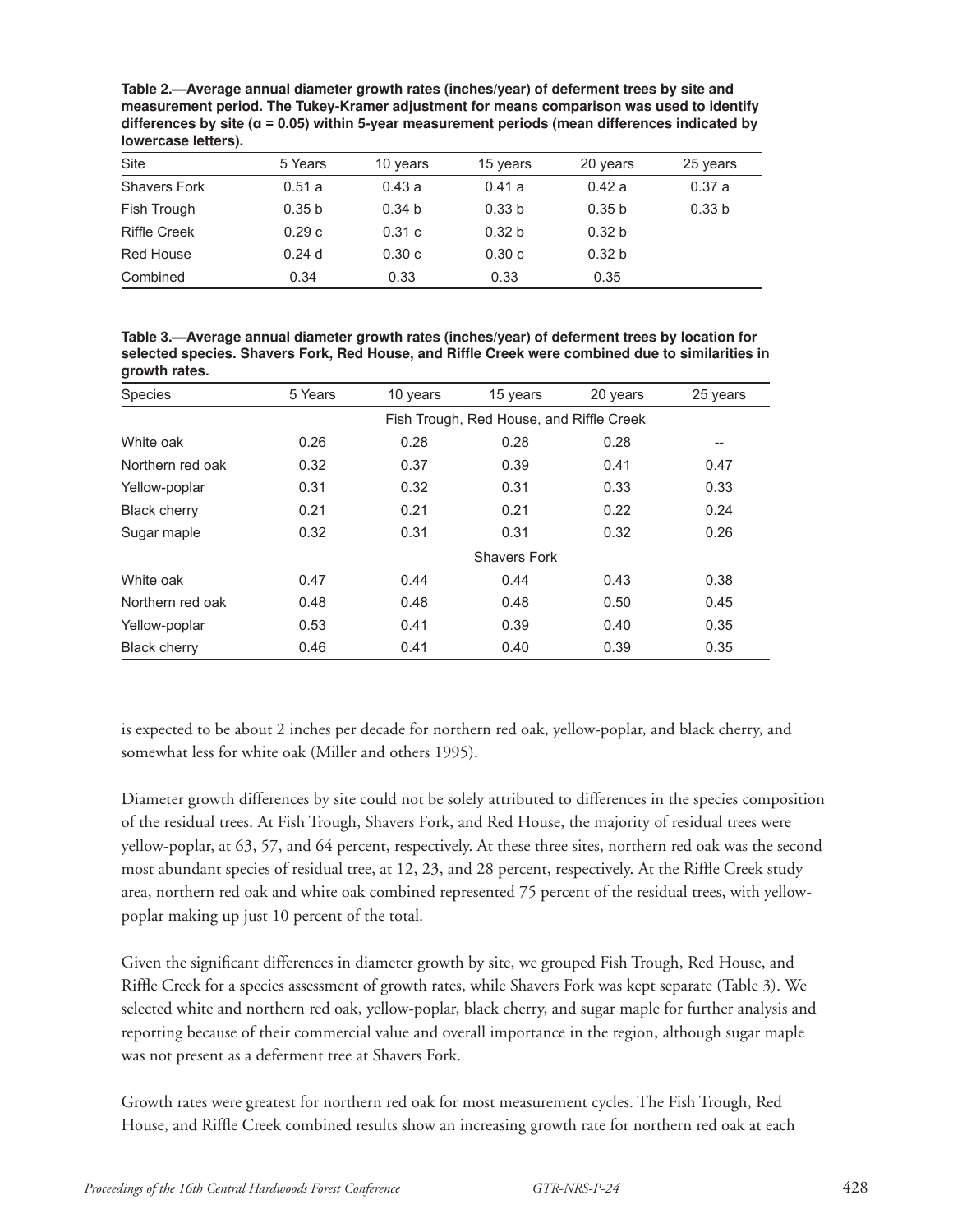5-year period that exceeded 4.5 inches per decade at the last measurement period. Shavers Fork northern red oak has maintained d.b.h. growth rates greater than 4 inches per decade for the past 25 years, which equates to adding about 10 inches of stem diameter in the last 25 years.

In contrast, yellow-poplar at Shavers Fork has slowed in diameter growth at each measurement cycle after an initially vigorous response (0.53 inches per year during the first 5 years). At the other three locations, yellow-poplar has maintained a steady growth rate of just over 3 inches per decade. Black cherry diameter growth responded favorably at the Shavers Fork location 5 years after treatment (0.46 inches per year), but growth has slowed at each subsequent measurement cycle. For the combined locations, black cherry growth rate was near the expected norm for unmanaged stands of about 2 inches per decade. Our results indicate black cherry is not always capable of responding vigorously to additional growing space associated with deferment harvesting. Shagbark hickory (*Carya ovata*, (P. Mill) K. Koch), chestnut oak (*Q. prinus* L.), and white ash (*Fraxinus americana* L.) also had 20-year post-treatment average annual d.b.h. growth rates of less than 0.25 inches per year.

### **Stand Structure and species Composition**

Currently much of the regeneration established from the two-age harvest is represented by 6- to 10-inch d.b.h. stems. The growth plot data were summarized by area at year 20 or 25 to show stems per acre and crown position for commercial species by diameter class (Table 4).

In the Fish Trough and Shavers Fork areas, pole-sized regeneration is mainly dominant/co-dominant yellow-poplar. In the Riffle Creek area, yellow-poplar and northern red oak share dominance of the polesized regeneration. Riffle Creek has the lowest site index (70) of the four areas, while still relatively high; oaks appear to have an advantage on this site. Yellow-poplar was also dominant in the Red House area; however, unlike the other areas, black cherry stems were also competitive. Pole-sized pin cherry is still present in all study sites although they are a minor component.

Sugar maple, oaks, and black cherry were chosen to track from pre-harvest through the 20- or 25-year development of the second cohort (regeneration from 0.01-acre plots and pole-size stems from 0.5-acre growth plots) (Table 5). Sugar maple made up much of the large regeneration at the time of harvest, and is the main shade-tolerant species found in the large regeneration layer in most areas. White and chestnut oak were tracked in the Riffle Creek area along with northern red oak; on other areas, northern red oak was the only oak present as large regeneration.

On the Fish Trough site, northern red oak and black cherry large regeneration did not appear in the plots until 1991, 10 years post-harvest. Both species have persisted to the present as small saplings, and a minor percentage have moved into the pole-sized class at 20 years post-harvest. There has been a decline in stem density in the 1 to 4.9 inch d.b.h. class as the stand reached the stem exclusion stage between 15 and 20 years of age.

At the Shavers Fork site, there were two stems per acre (large regeneration) of northern red oak before harvest, increasing to 44 per acre 10 years after harvest, or about 4.5 percent of the total regeneration of commercial species (Table 5 does not include total). At 20 years post-harvest, northern red oak stems show movement into the pole-size class, but total only three per acre. Also at 20 years post-harvest, yellow-poplar, black cherry, and sugar maple regeneration moved into the pole-size class. Total commercial regeneration has declined since 15 years post-harvest as competition increased and stems moved into larger d.b.h. classes.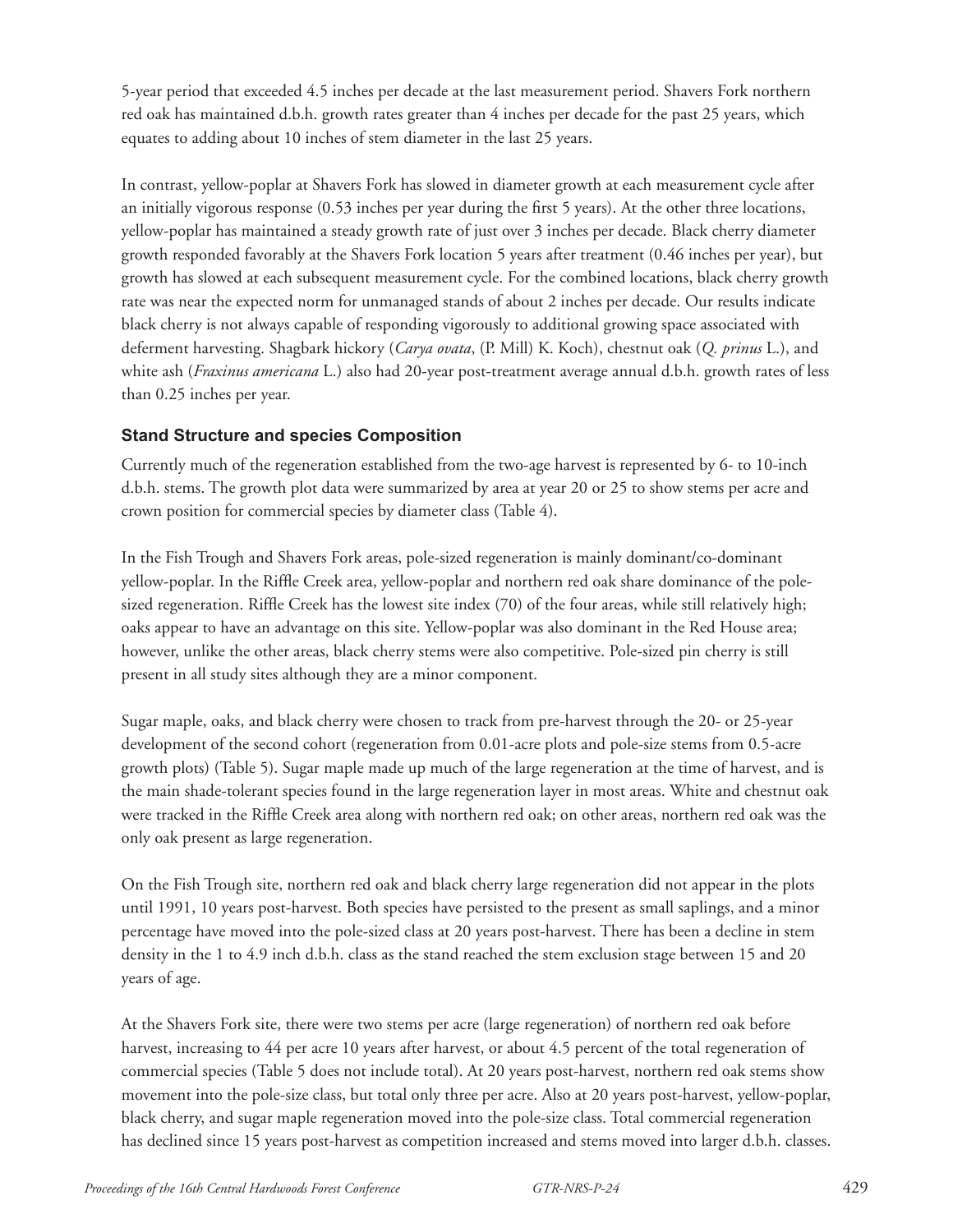|                     | Stems per acre          |                     |                     |             |                     |             |                  |  |  |
|---------------------|-------------------------|---------------------|---------------------|-------------|---------------------|-------------|------------------|--|--|
|                     |                         | $6 - 10"$           | $12 - 16"$          |             | $18 - 24"$          |             |                  |  |  |
| Species             | D/C                     | I/O                 | D/C                 | I/O         | D/C                 | I/O         | Total            |  |  |
|                     |                         |                     | Fish Trough         |             |                     |             |                  |  |  |
| <b>Birch</b>        | 19                      | $\overline{2}$      | $\mathsf{O}\xspace$ | $\mathsf 0$ | 0                   | $\mathbf 0$ | 21               |  |  |
| Northern red oak    | 1                       | $\mathbf 0$         | 0                   | 0           | 0                   | $\mathbf 0$ | 1                |  |  |
| Yellow-poplar       | 69                      | 25                  | 6                   | 0           | 9                   | $\mathbf 0$ | 109              |  |  |
| <b>Black cherry</b> | $\overline{4}$          | 1                   | 0                   | 0           | 1                   | 0           | 6                |  |  |
| Sugar maple         | 3                       | 4                   | 0                   | 0           | 0                   | 0           | $\overline{7}$   |  |  |
| Red maple           | $\mathbf 0$             | 1                   | 0                   | $\mathbf 0$ | 0                   | $\mathbf 0$ | 1                |  |  |
| Basswood            | 29                      | 13                  | 0                   | 0           | 5                   | $\mathbf 0$ | 47               |  |  |
| White ash           | 1                       | $\mathbf 0$         | 0                   | $\mathbf 0$ | 1                   | $\mathbf 0$ | $\overline{2}$   |  |  |
| other               | 8                       | 4                   | 0                   | 0           | $\overline{2}$      | $\pmb{0}$   | 14               |  |  |
| Total               | 134                     | 50                  | 6                   | $\mathbf 0$ | 18                  | $\mathbf 0$ | 208              |  |  |
|                     |                         |                     | <b>Shavers Fork</b> |             |                     |             |                  |  |  |
| <b>Birch</b>        | 15                      | 5                   | $\mathsf 0$         | 0           | 0                   | $\mathbf 0$ | 20               |  |  |
| Northern red oak    | $\overline{2}$          | 1                   | 0                   | 0           | 4                   | $\mathbf 0$ | $\overline{7}$   |  |  |
| Yellow-poplar       | 85                      | 33                  | $\overline{2}$      | $\mathbf 0$ | 8                   | 1           | 128              |  |  |
| <b>Black cherry</b> | $\overline{2}$          | $\mathbf 0$         | 1                   | 0           | 0                   | $\mathbf 0$ | 3                |  |  |
| Sugar maple         | $\overline{2}$          | 1                   | 0                   | 0           | 0                   | 0           | 3                |  |  |
| Red maple           | 7                       | 1                   | 0                   | 0           | 0                   | 1           | $\boldsymbol{9}$ |  |  |
| Basswood            | $\overline{2}$          | 3                   | 0                   | $\mathbf 0$ | 0                   | 3           | 8                |  |  |
| other               | 13                      | 10                  | 0                   | $\mathbf 0$ | $\mathbf 0$         | 1           | 24               |  |  |
|                     |                         |                     |                     |             |                     |             |                  |  |  |
| Total               | 129                     | 54                  | 3                   | $\mathbf 0$ | 12                  | 6           | 204              |  |  |
|                     |                         |                     | <b>Riffle Creek</b> |             |                     |             |                  |  |  |
| <b>Birch</b>        | 6                       | 0                   | $\pmb{0}$           | 0           | 0                   | 0           | 6                |  |  |
| White oak           | 1                       | $\mathbf 0$         | 0                   | 0           | $\overline{7}$      | 0           | 8                |  |  |
| Chestnut oak        | 8                       | 1                   | 0                   | 0           | 0                   | $\mathbf 0$ | 9                |  |  |
| Northern red oak    | 16                      | $\mathbf 0$         | 0                   | 0           | 9                   | 0           | 25               |  |  |
| Yellow-poplar       | 18                      | 3                   | 1                   | 0           | 1                   | $\mathbf 0$ | 23               |  |  |
| <b>Black cherry</b> | 6                       | 1                   | 0                   | $\mathbf 0$ | 0                   | 0           | 6                |  |  |
| Sugar maple         | $\overline{2}$          | 1                   | 1                   | $\mathsf 0$ | 1                   | $\mathbf 0$ | $\mathbf 5$      |  |  |
| Red maple           | 14                      | 6                   | $\mathsf 0$         | $\mathbf 0$ | $\overline{2}$      | $\pmb{0}$   | 22               |  |  |
| other               | $\overline{\mathbf{4}}$ | 1                   | 1                   | $\mathbf 0$ | $\mathsf{O}\xspace$ | $\pmb{0}$   | 6                |  |  |
| Total               | 75                      | 13                  | 3                   | $\mathbf 0$ | 19                  | $\mathsf 0$ | 110              |  |  |
|                     |                         |                     | Red House           |             |                     |             |                  |  |  |
| <b>Birch</b>        | $10$                    | 0                   | $\mathsf 0$         | 0           | 0                   | $\pmb{0}$   | 10               |  |  |
| Northern red oak    | 1                       | $\mathsf{O}\xspace$ | $\mathsf 0$         | $\mathsf 0$ | $\overline{2}$      | $\pmb{0}$   | 3                |  |  |
| Yellow-poplar       | 86                      | 6                   | 0                   | 0           | 13                  | $\mathsf 0$ | 105              |  |  |
| <b>Black cherry</b> | 46                      | $\overline{2}$      | 1                   | 0           | 6                   | $\pmb{0}$   | 55               |  |  |
| Red maple           | 1                       | 1                   | 0                   | 0           | 0                   | $\mathsf 0$ | $\overline{2}$   |  |  |
| Basswood            | 1                       | 0                   | 0                   | 0           | 0                   | 0           | $\mathbf{1}$     |  |  |
| White ash           | $\,0\,$                 | 0                   | 1                   | $\mathsf 0$ | $\mathbf 0$         | $\mathsf 0$ | $\mathbf{1}$     |  |  |
| Total               | 145                     | 9                   | $\overline{2}$      | $\mathsf 0$ | 21                  | $\mathsf 0$ | 177              |  |  |

#### **Table 4.–20- or 25-year stand structure—commercial species. D/C = dominant/codominant crown class, I/O = intermediate/overtopped crown class. Data are from the 0.5-acre growth plots.**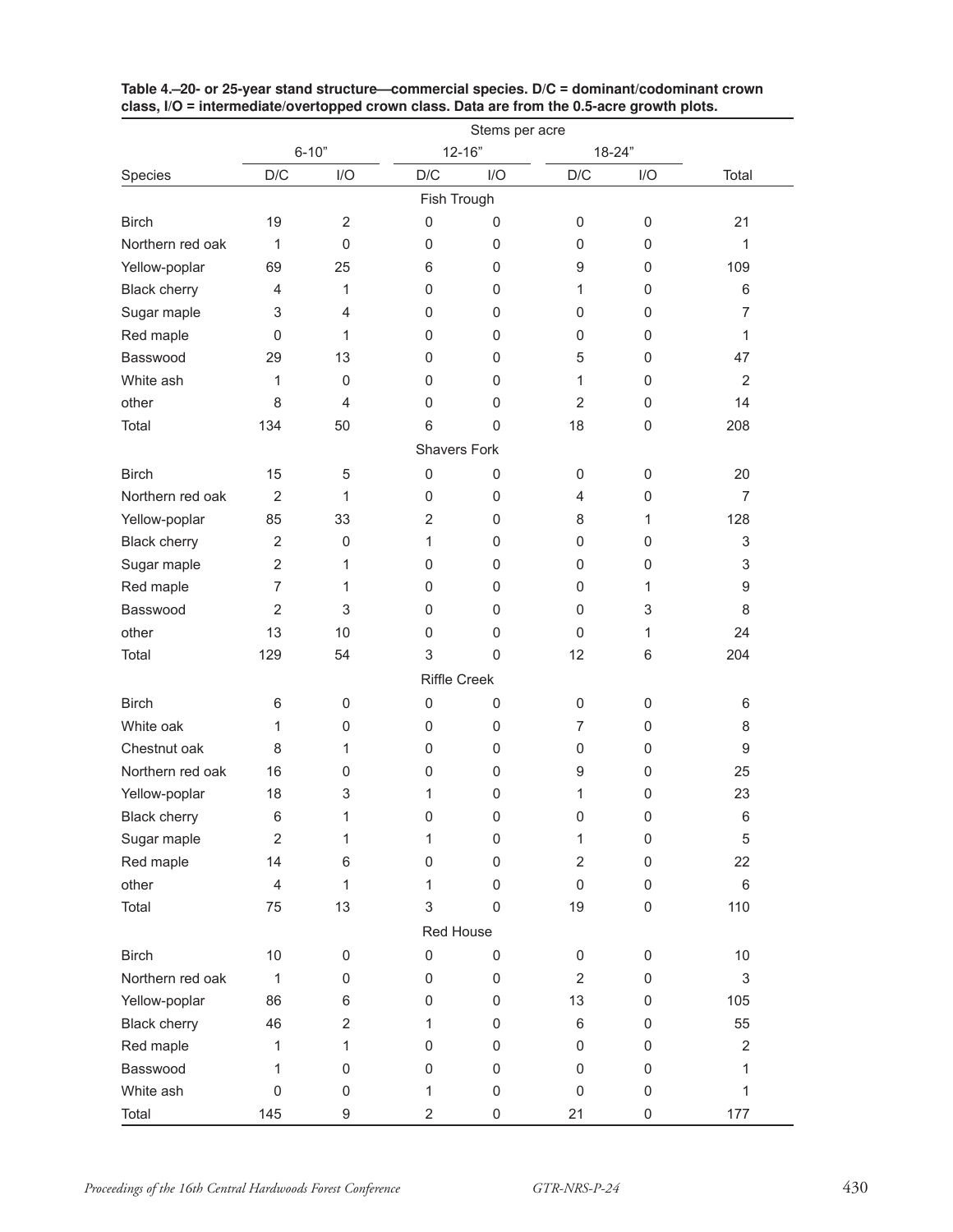|            |        | oaks                    | black<br>cherry         | yellow-<br>poplar   | beech                   | sugar<br>maple | oaks                | black<br>cherry     | yellow-<br>poplar   | beech                     | sugar<br>maple   |
|------------|--------|-------------------------|-------------------------|---------------------|-------------------------|----------------|---------------------|---------------------|---------------------|---------------------------|------------------|
|            |        |                         |                         | Fish Trough         |                         |                | <b>Shavers Fork</b> |                     |                     |                           |                  |
| Preharvest | $<$ 6" | $\mathsf 0$             | 0                       | $\mathsf{O}\xspace$ | 75                      | 142            | $\overline{2}$      | $\mathsf 0$         | 6                   | 232                       | 52               |
|            | 6"     | $\mathsf{O}\xspace$     | 0                       | $\mathsf{O}\xspace$ | $\overline{\mathbf{4}}$ | 14             | 1                   | 1                   | 5                   | 11                        | 9                |
|            | 8"     | $\mathbf 0$             | 1                       | $\mathsf{O}\xspace$ | 1                       | 6              | 0                   | 1                   | 10                  | $\ensuremath{\mathsf{3}}$ | 5                |
|            | 10"    | 0                       | $\mathsf 0$             | 1                   | 1                       | 3              | 0                   | $\mathbf 0$         | 10                  | $\overline{2}$            | 1                |
| 5 yrs      | $<$ 6" | $\mathbf 0$             | 0                       | 32                  | 10                      | 47             | 14                  | 2                   | 352                 | $\overline{4}$            | 16               |
|            | 6"     | 0                       | 0                       | $\mathsf{O}\xspace$ | 0                       | 0              | 0                   | $\mathbf 0$         | $\mathsf{O}\xspace$ | $\mathbf 0$               | $\mathbf 0$      |
|            | 8"     | $\mathbf 0$             | 0                       | 0                   | 0                       | 0              | $\mathbf 0$         | $\mathbf 0$         | $\mathbf 0$         | 0                         | $\mathbf 0$      |
|            | 10"    | $\mathbf 0$             | $\mathbf 0$             | $\mathsf{O}\xspace$ | 0                       | 0              | $\mathbf 0$         | $\mathbf 0$         | 0                   | $\mathbf 0$               | $\mathbf 0$      |
| 10 yrs     | $<$ 6" | 22                      | 27                      | 252                 | 60                      | 278            | 44                  | 8                   | 434                 | 94                        | 54               |
|            | 6"     | $\mathsf 0$             | $\mathbf 0$             | $\mathsf 0$         | $\mathsf 0$             | 0              | 0                   | $\mathbf 0$         | $\mathbf 0$         | $\mathbf 0$               | $\boldsymbol{0}$ |
|            | 8"     | $\mathsf 0$             | $\mathsf 0$             | $\mathsf 0$         | 0                       | 0              | 0                   | 0                   | 0                   | $\mathbf 0$               | $\boldsymbol{0}$ |
|            | 10"    | $\mathbf 0$             | 0                       | $\mathsf{O}\xspace$ | 0                       | 0              | 0                   | $\mathbf 0$         | 0                   | $\mathbf 0$               | $\mathbf 0$      |
| 20 yrs     | $<$ 6" | 17                      | 20                      | 102                 | 70                      | 297            | 32                  | 6                   | 218                 | 170                       | 74               |
|            | 6"     | $\mathbf 0$             | 3                       | 53                  | 0                       | 3              | $\overline{2}$      | 1                   | 66                  | $\mathbf 0$               | 1                |
|            | 8"     | $\mathbf 0$             | $\mathbf{1}$            | 27                  | 0                       | 0              | 1                   | 1                   | 30                  | $\mathbf 0$               | $\mathbf 0$      |
|            | 10"    | $\mathbf 0$             | $\mathsf{O}\xspace$     | $\overline{7}$      | 0                       | 0              | $\mathbf 0$         | 1                   | 4                   | $\mathbf 0$               | $\mathbf 0$      |
| 25 yrs     | $<$ 6" | 10                      | 12                      | 37                  | 72                      | 287            | 20                  | $\overline{2}$      | 144                 | 190                       | 90               |
|            | 6"     | $\mathbf 1$             | 3                       | 45                  | $\mathsf{O}\xspace$     | 6              | $\overline{2}$      | $\mathbf{1}$        | 50                  | $\mathbf 0$               | $\overline{2}$   |
|            | 8"     | $\mathbf 0$             | $\overline{2}$          | 31                  | 0                       | 1              | 1                   | $\mathbf 0$         | 48                  | $\mathbf 0$               | $\pmb{0}$        |
|            | 10"    | $\mathsf{O}\xspace$     | $\mathbf 0$             | 16                  | 0                       | 0              | $\mathsf 0$         | $\mathbf{1}$        | 20                  | $\mathbf 0$               | $\mathbf 0$      |
| Preharvest |        |                         |                         | <b>Riffle Creek</b> |                         |                |                     |                     | Red House           |                           |                  |
|            | $<$ 6" | 6                       | 0                       | $\mathsf 0$         | 175                     | 62             | $\overline{2}$      | $\mathsf{O}\xspace$ | $\mathbf 0$         | 93                        | 54               |
|            | 6"     | 6                       | 0                       | 0                   | 3                       | 8              | $\overline{2}$      | 1                   | 1                   | $\overline{4}$            | 9                |
|            | 8"     | 10                      | 0                       | 1                   | 1                       | 3              | $\overline{2}$      | 4                   | 3                   | 0                         | $\overline{2}$   |
|            | 10"    | 20                      | 1                       | 1                   | $\mathsf 0$             | 3              | 1                   | 8                   | 11                  | $\mathbf 0$               | $\mathbf{1}$     |
| 5 yrs      | $<$ 6" | 89                      | 19                      | 43                  | 15                      | 11             | 2                   | 153                 | 200                 | 0                         | $\mathbf 0$      |
|            | 6"     | 0                       | $\mathbf 0$             | 0                   | 0                       | 0              | 0                   | $\mathsf{O}\xspace$ | 0                   | $\mathbf 0$               | $\mathbf 0$      |
|            | 8"     | 0                       | 0                       | 0                   | 0                       | 0              | 0                   | 0                   | 0                   | 0                         | 0                |
|            | 10"    | $\mathsf 0$             | $\mathsf 0$             | $\mathsf 0$         | $\mathsf{O}\xspace$     | $\mathsf 0$    | $\mathsf 0$         | $\mathsf 0$         | $\mathsf 0$         | $\mathsf 0$               | $\mathbf 0$      |
| 10 yrs     | $<$ 6" | 243                     | 55                      | 87                  | 179                     | 89             | 34                  | 283                 | 689                 | 11                        | 17               |
|            | 6"     | $\mathsf{O}\xspace$     | $\mathsf{O}\xspace$     | $\mathsf{O}\xspace$ | $\mathsf 0$             | $\mathsf 0$    | $\mathbf 0$         | $\mathsf 0$         | $\mathsf 0$         | $\mathsf 0$               | $\pmb{0}$        |
|            | 8"     | $\mathsf{O}\xspace$     | $\mathsf{O}\xspace$     | $\mathsf 0$         | $\mathsf 0$             | $\mathsf 0$    | 0                   | $\mathsf 0$         | $\mathsf{O}\xspace$ | $\mathsf 0$               | $\mathsf 0$      |
|            | 10"    | $\mathsf{O}\xspace$     | 0                       | $\mathsf{O}\xspace$ | $\mathsf{O}\xspace$     | $\mathsf 0$    | $\mathsf 0$         | $\mathsf 0$         | $\mathsf 0$         | $\mathsf 0$               | $\mathbf 0$      |
| 20 yrs     | $<$ 6" | 168                     | 17                      | 38                  | 387                     | 160            | 19                  | 123                 | 255                 | 17                        | 15               |
|            | $6"$   | 21                      | 4                       | $\,$ 8 $\,$         | $\mathsf{O}\xspace$     | 3              | 1                   | 40                  | 61                  | $\mathsf 0$               | $\mathsf 0$      |
|            | 8"     | $\overline{\mathbf{4}}$ | $\overline{\mathbf{c}}$ | 8                   | $\mathsf 0$             | 0              | $\mathsf 0$         | $\overline{7}$      | 28                  | $\mathsf 0$               | $\mathsf 0$      |
|            | $10"$  | $\mathsf 0$             | 0                       | $\overline{4}$      | $\mathsf 0$             | 0              | $\mathsf 0$         | $\mathbf{1}$        | $\overline{2}$      | $\mathsf 0$               | $\mathsf 0$      |

**Table 5.—Stems per acre of selected species from preharvest to latest measurement. Data for stems less than 6 inches d.b.h. are from 0.01-acre regeneration plots and the 6-10 inches d.b.h. stems from 0.5-acre growth plots. Table displays data for selected species, not total found in study areas.**  $\overline{\phantom{a}}$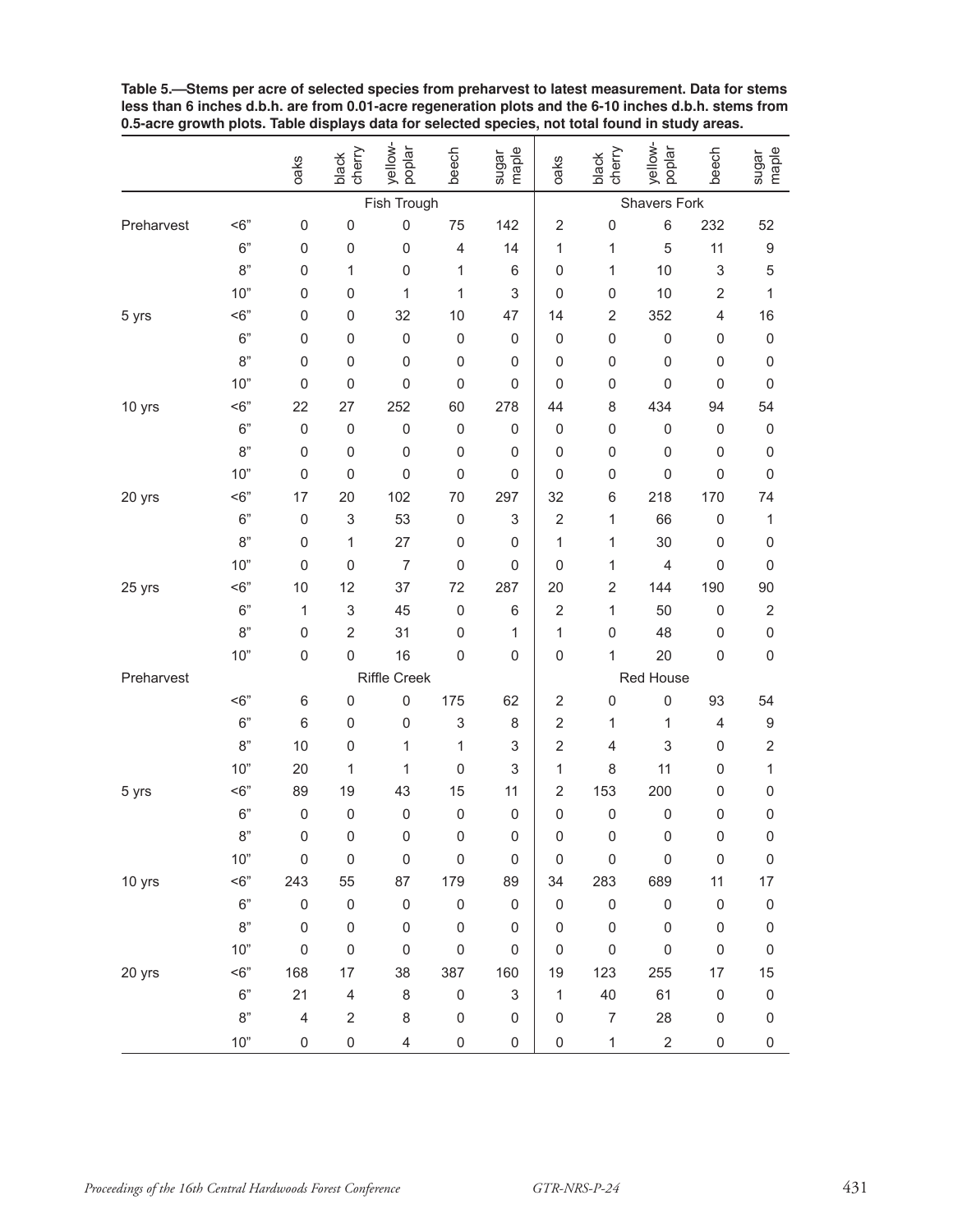In the Riffle Creek area, there were six oak stems per acre in the large regeneration layer before harvest. At age 10 there were more oak stems than beech, sugar maple, or yellow-poplar when considered separately. At age 15, oaks contributed 283 stems per acre or about 20 percent of the total commercial species regeneration. Between years 15 and 20, the numbers of oaks declined to 168 per acre (13 percent). Beech stems have increased in number since harvest and now total 387 stems per acre (31 percent). As in the other areas, growth of stems into the pole-sized class is detected 20 years post-harvest. Unlike the other areas, oaks are competitive with yellow-poplar.

At the Red House site, yellow-poplar has dominated the regeneration since 10 years after harvest. There have been very few oak stems in this stand throughout the study period. A dense layer of striped maple limited advanced regeneration of commercial species preharvest. Movement of stems into the pole-sized class is noted at 20 years post-harvest.

# **DISCUSSION**

Volumes in the study areas continue to increase as the new cohort develops and residual trees continue to increase in volume. Increased cubic-foot volume indicates that stand structure includes many smaller, polesized stems per acre than were in the initial stand. As shown in the growth of board-foot volume, vigorous growth of residual trees has, in some areas, recovered to 50 percent or more of the preharvest volume.

Regeneration in the new stand has reached pole size and is diverse. Yellow-poplar dominated the regeneration and the pole-sized stem classes in all but one area. This outcome is consistent with even-aged regeneration methods on similar high site indices in the Appalachians (Smith and others 1976, Loftis 1983, Beck and Hooper 1986, Loftis 1989, Brashears and others 2004). Black cherry has regenerated in the deferment harvests and could benefit from early release.

Shade-tolerant beech and sugar maple dominated the advanced regeneration in the areas before harvest. Current dominance by yellow-poplar reflects the open conditions created by the deferment harvest and possibly the seed source provided by the abundant yellow-poplar leave trees on most sties. Regeneration in the areas came from many sources: sprouts (basswood, oak); stored seed (black birch); advanced regeneration (sugar maple, beech); and new seed from surrounding forest and residual trees.

In previous assessments, deferment harvests resulted in an abundance of black birch hindering regeneration of other more desirable commercial species (Miller and Schuler 1995). Twenty-plus years after harvesting, we find black birch remains a significant component of the new cohort (Table 4). However, in the polesized stratum, birch is less abundant than other commercial species. In the Shavers Fork area, birch regeneration has declined in relation to other commercial species, but it has remained about the same at Fish Trough and increased at Riffle Creek. Birch makes up about 30 percent of the large reproduction in the Red House area. Birch is also present as pole-sized stems in all study areas, mainly in the dominant/ codominant class.

On most of the study areas, pin cherry is a component of the pole-sized regeneration and often has the largest d.b.h. in the stand. Pin cherry is relatively short-lived, but can interfere with regeneration of more desirable species.

Miller and others (2004, 2006) discuss impacts the residual trees had on regeneration in these areas. Shade from the older cohort has limited development and species diversity under the crowns of the residual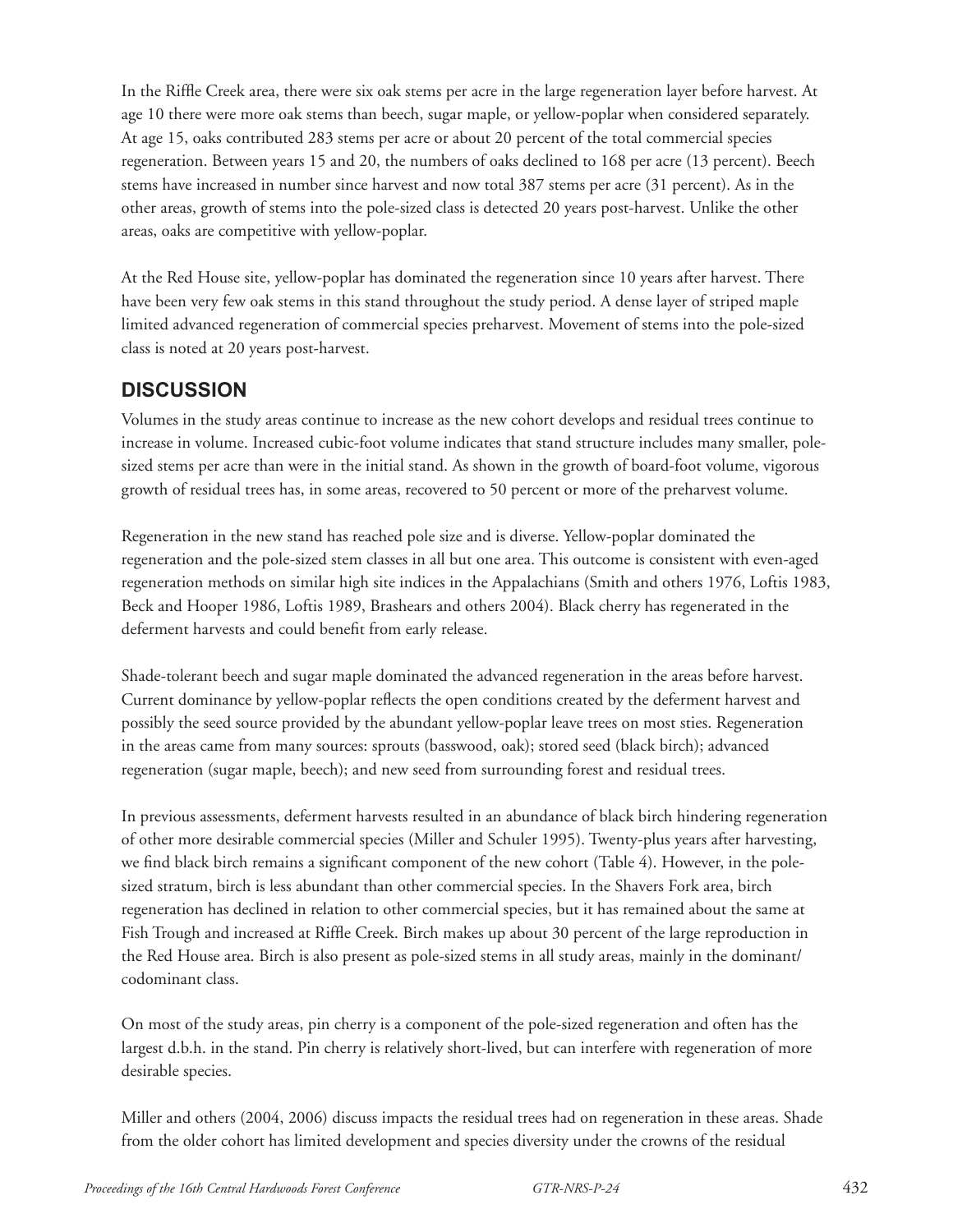trees. Even with the documented impacts to regeneration from the residual trees, deferment harvesting as conducted may still meet many landowner objectives. Slower growth under the crown of and immediately adjacent to each residual tree may be acceptable given continued growth of high valued residuals, continued mast production, and continued presence of mature trees of species with regeneration difficulties under any silvicultural system. As documented here, species composition of the new cohort is diverse, with a large component of shade-intolerant species such as yellow-poplar. The high numbers of young (i.e., small d.b.h.) stems per acre in the areas at 20 or 25 years post-harvest indicate that there are still options in the stands to control species composition and growth through tending of the new cohort.

The low amount of oak regeneration and its gradual relegation to overtopped status, the influence of the residual overstory, and the abundance of low-quality competitors such as birch and pin cherry all point to the need for early precommercial thinning or crop tree release (Miller 2000, Schuler 2006). This analysis, as well as previous work, shows the need to capture the diversity in regeneration before desirable species and stems are irrevocably subordinated or lost altogether. Based on the 20- and 25-year results and previous analysis of these areas, this precommercial step should take place before age 20.

Given the absence of advanced oak regeneration before harvest, it is not surprising that young oaks are struggling to maintain a competitive position. Moreover, these areas were not dominated by northern red oak in the overstory before harvest and most regeneration methods would have led to a decline in oak abundance. Retention of some oak in the overstory can also be seen as "insurance" for the future as oaks continue to be a source for regeneration, provide hard mast for wildlife, and add diversity to the stand.

Expected growth rates and life expectancies are two criteria for selecting deferment trees. For example, black cherry did not always respond to release in this study and has a relatively short life expectancy. As such, black cherry would not be a good species to retain in a deferment harvest. In contrast, northern red oak does seem to maintain elevated growth rates after deferment harvesting for at least 25 years and has a life expectancy that can span a second rotation in a deferment harvest. Management objectives of deferment harvesting will more likely be achieved if species characteristics regarding growth, quality, and persistence are fully considered.

Deferment harvesting has become one of the most commonly applied new silvicultural techniques on both public and private lands in the central Appalachians in the last two decades. Growth of residual trees, abundance of regeneration, and structural characteristics that enhance wildlife habitat for both game and nongame species have all contributed to the interest and use of deferment harvesting. Forest managers using deferment harvesting on productive sites should consider crop tree release of the new cohort 15 to 20 years following the initial harvest. Partial reduction of declining or an over-abundant overstory during a crop tree release may be feasible, or even enhance, such an operation. Future work in this area should address these issues and also more fully investigate deferment harvesting on lower quality sites. Oak regeneration on some medium or lower quality sites with this technique appears promising.

# **ACKNOWLEDGMENTS**

The authors thank Rick Hovatter, Bob Rosier (retired), and Donald Lowther for data collection, and Frederica Wood for managing the data. Clay Smith (retired) and Gary Miller (Morgantown) oversaw the initial installation of these sites and study development. We also thank three anonymous reviewers who aided in clarification of this manuscript.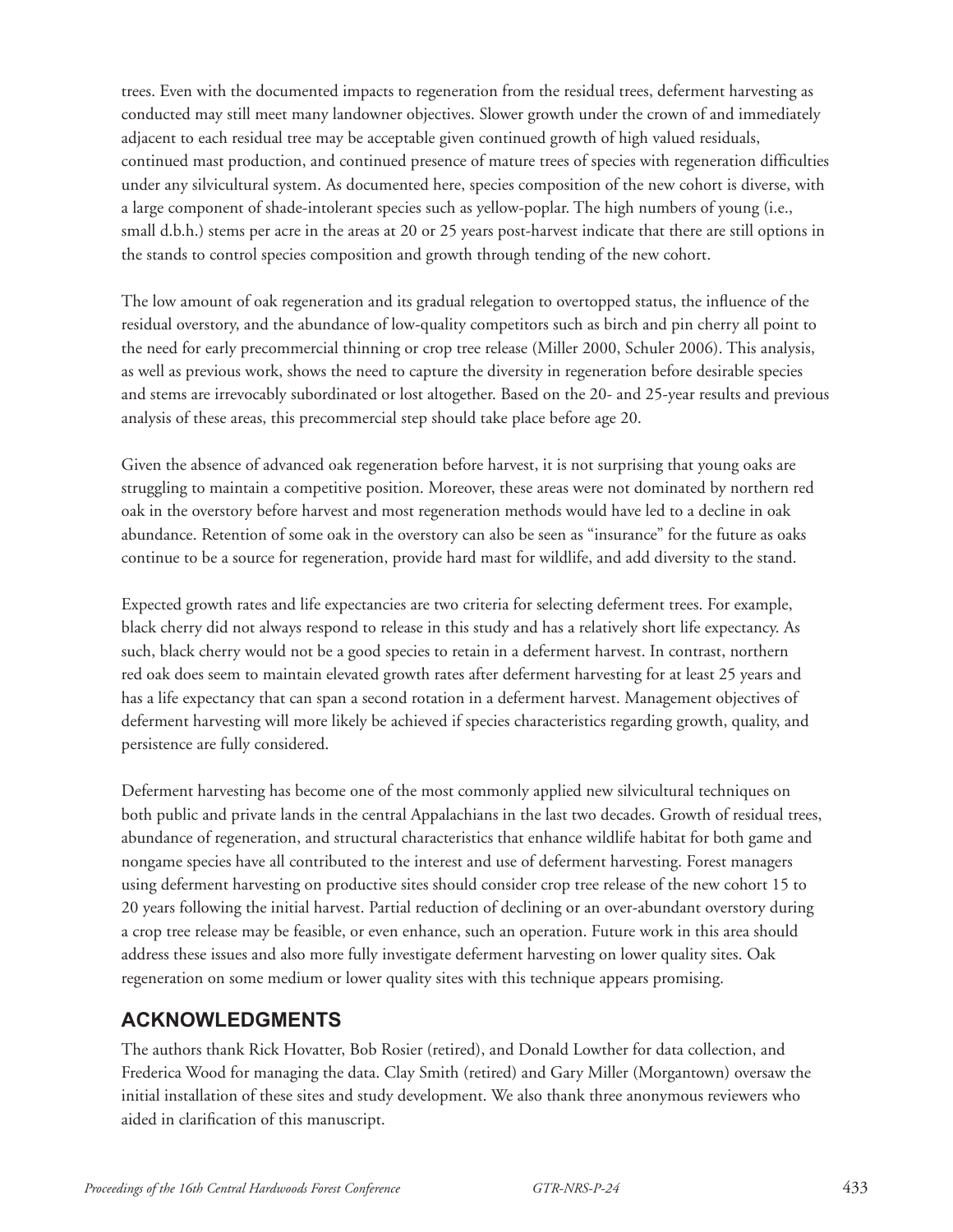# **LITERATURE CITED**

- Beck, D.E.; Hooper, R.M. 1986. **Development of a southern Appalachian hardwood stand after clearcutting.** Southern Journal of Applied Forestry. 10(3): 168-172.
- Brashears, M.B; Fajvan, M.A.; Schuler, T.M. 2004. **An assessment of canopy stratification and tree species diversity following clearcutting in central Appalachian hardwoods.** Forest Science. 50(1): 54-64.
- Loftis, D.L. 1983. **Regenerating southern Appalachian mixed hardwood stands with the shelterwood method.** Southern Journal of Applied Forestry. 7(4): 212-217.
- Loftis, D.L. 1989. **Species composition of regeneration after clearcutting southern Appalachian**  hardwoods. In: Miller, JH., comp. Proceedings, 5th biennial southern silvicultural research conference; 1988 November 1-3; Memphis, TN. Gen. Tech. Rep. SO-74. New Orleans, LA: U.S. Department of Agriculture, Forest Service, Southern Forest Experiment Station: 253-257.
- Miller, G.W. 1996. **Epicormic branching on central Appalachian hardwoods 10 years after deferment cutting.** Res. Pap. NE-702. Radnor, PA: U.S. Department of Agriculture, Forest Service, Northeastern Forest Experiment Station. 9 p.
- Miller, G.W. 2000. **Effect of crown growing space on the development of young hardwood crop trees.** Northern Journal of Applied Forestry. 17(1): 25-35.
- Miller, G.W.; Johnson, J.E.; Baumgras, J.E. 1997. **Deferment cutting in central Appalachian hardwoods: an update.** In: Meyer, D.A., ed. Proceedings, 25th annual hardwood symposium; 25 years of hardwood silviculture: a look back and a look ahead; 1997 May 7-10; Cashiers, NC. Memphis, TN: National Hardwood Lumber Association: 83-97.
- Miller, G.W.; Kochenderfer, J.N. 1998. **Maintaining species diversity in the central Appalachians.** Journal of Forestry. 96(7): 28-32.
- Miller, G.W.; Kochenderfer, J.N.; Fekedulegn, D. 2004. **Composition and development of reproduction in two-age Appalachian hardwood stands: 20-year results.** In: Shepperd, W.D.; Eskew, L.G., comps. Proceedings, 2003 national silviculture workshop: silviculture in special places; 2003 September 8-11; Granby, CO. Gen. Tech. Rep. RMRS-P-34. Fort Collins, CO: U.S. Department of Agriculture, Forest Service, Rocky Mountain Research Station: 171-181.
- Miller, G.W.; Kochenderfer, J.N.; Fekedulegn, D. 2006. **Influence of individual reserve trees on nearby reproduction in two-aged Appalachian hardwood stands.** Forest Ecology and Management. 224: 241-251.
- Miller, G.W.; Schuler, T.M. 1995. **Development and quality of regeneration in two-age central Appalachian hardwoods – 10-year results.** In: Gottschalk, K.W.; Fosbroke, S.L.C., eds. Proceedings, 10th central hardwood forest conference; 1995 March 5-8; Morgantown, WV. Gen. Tech. Rep. NE-